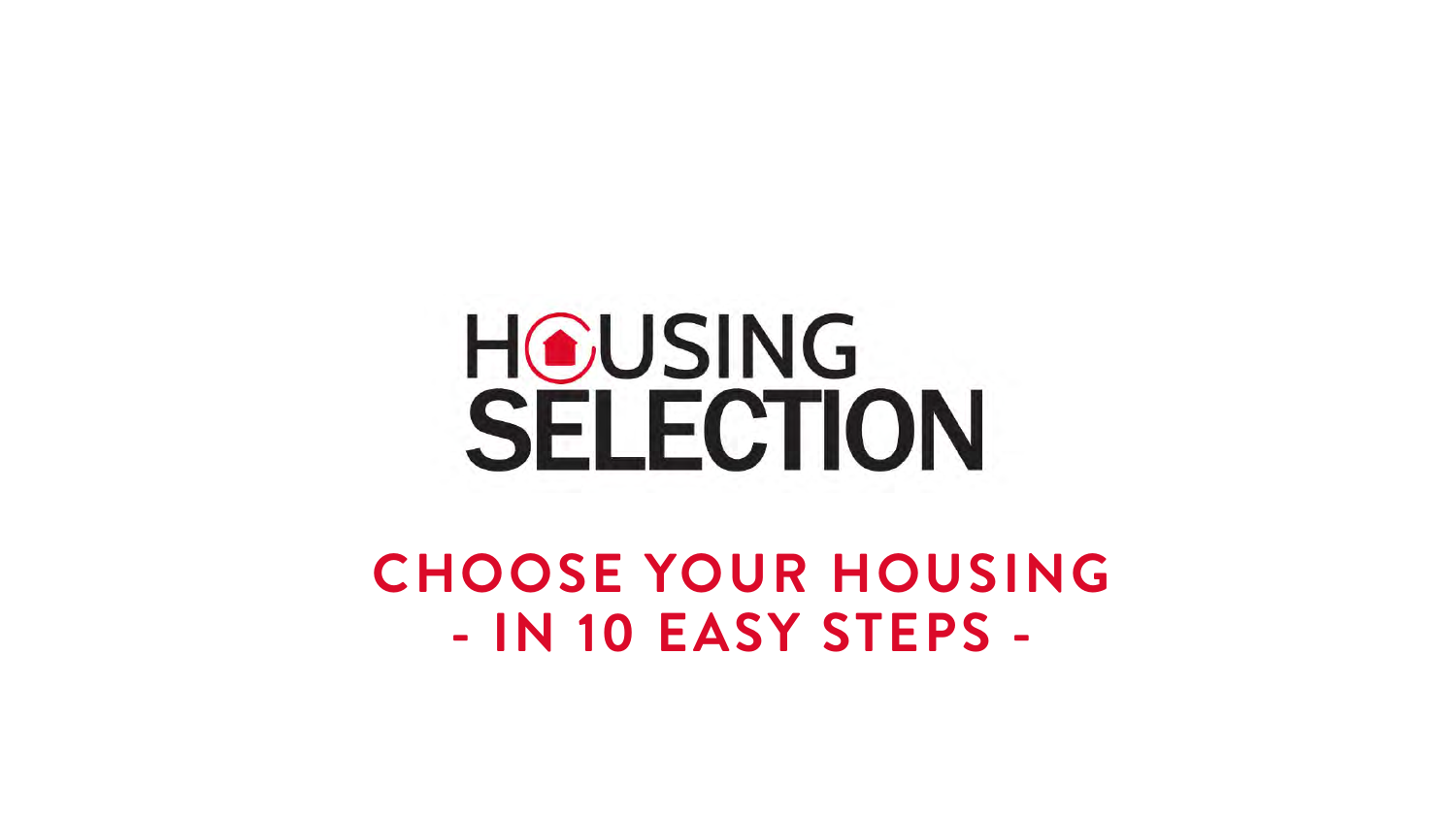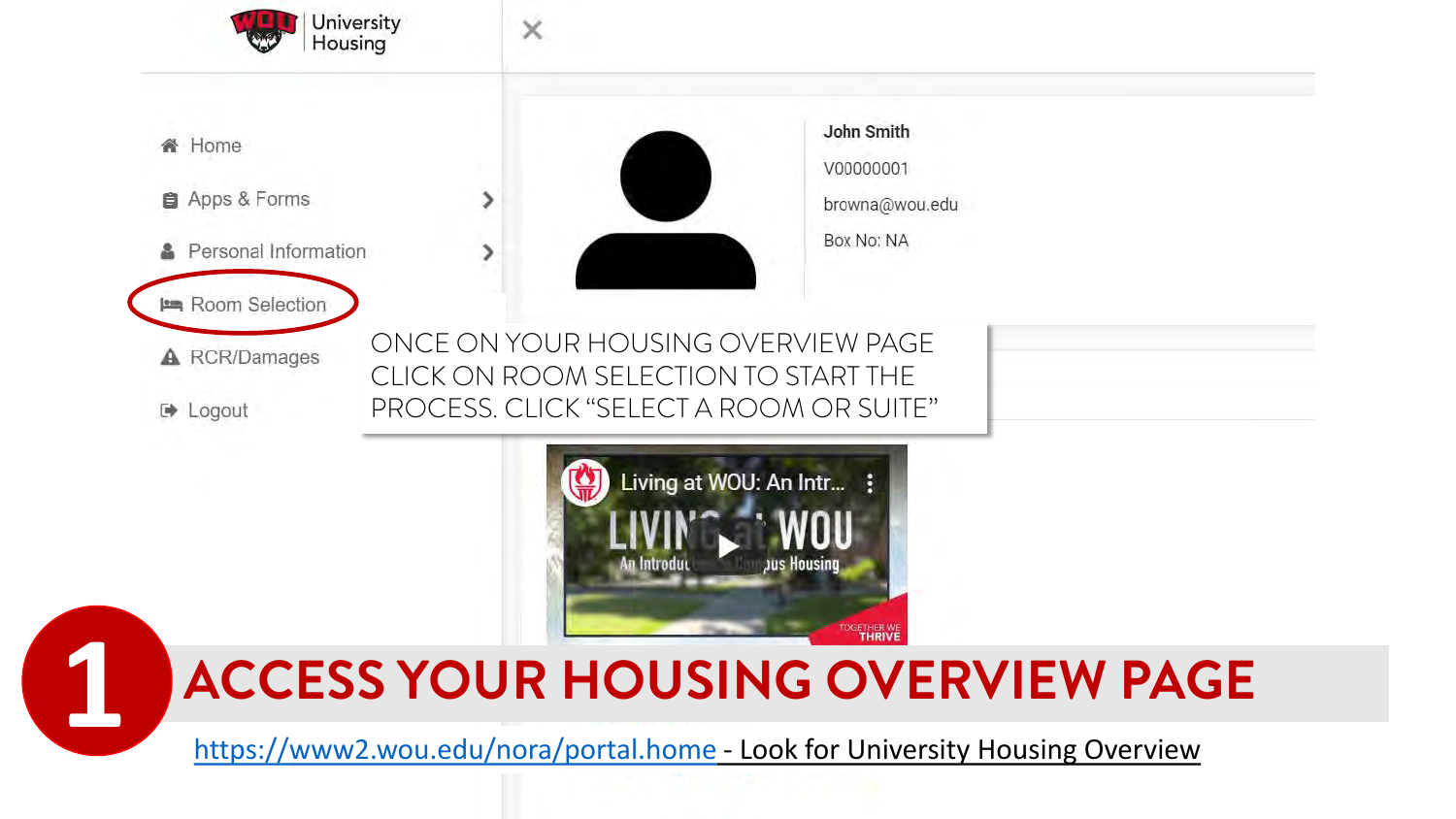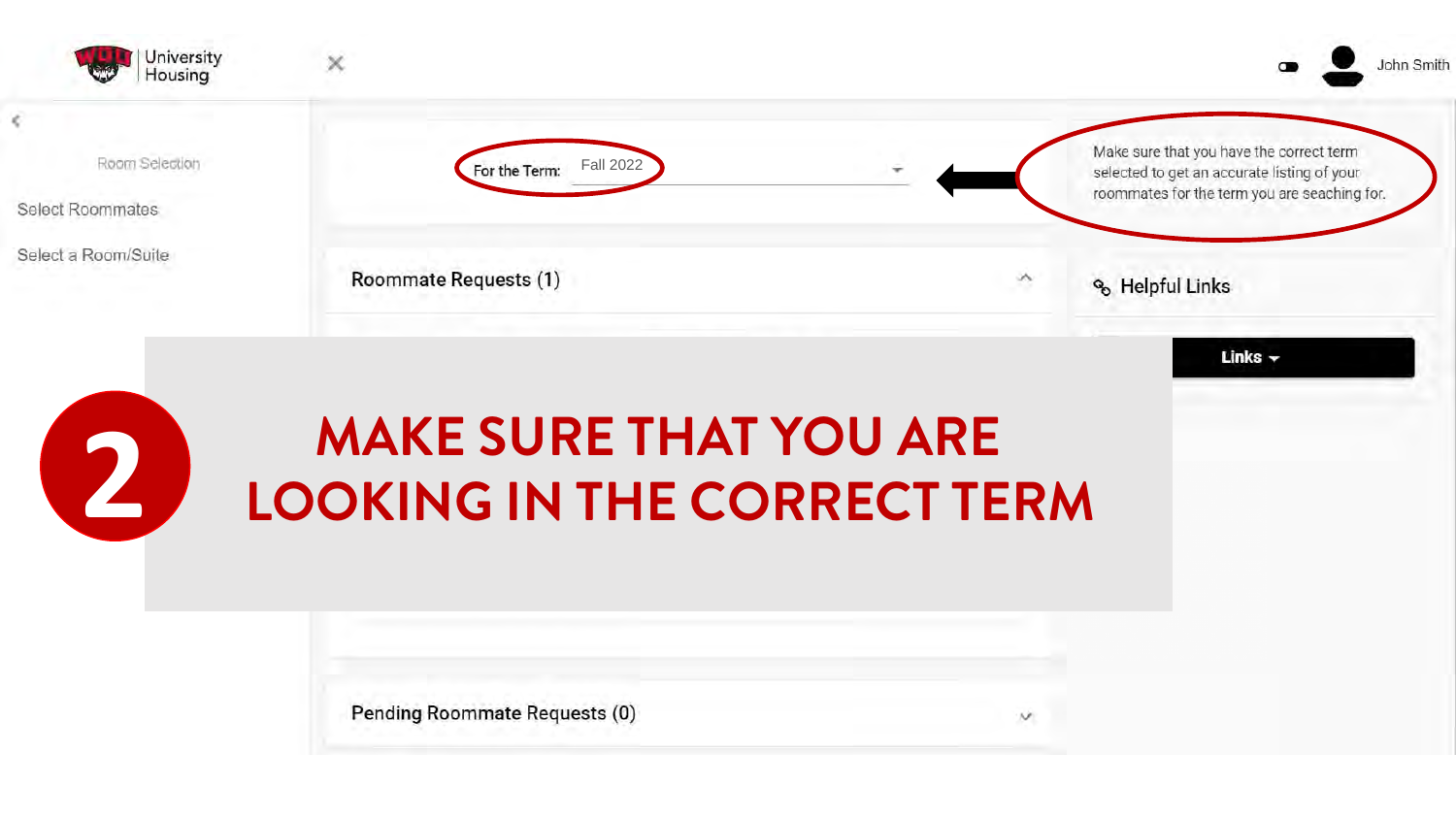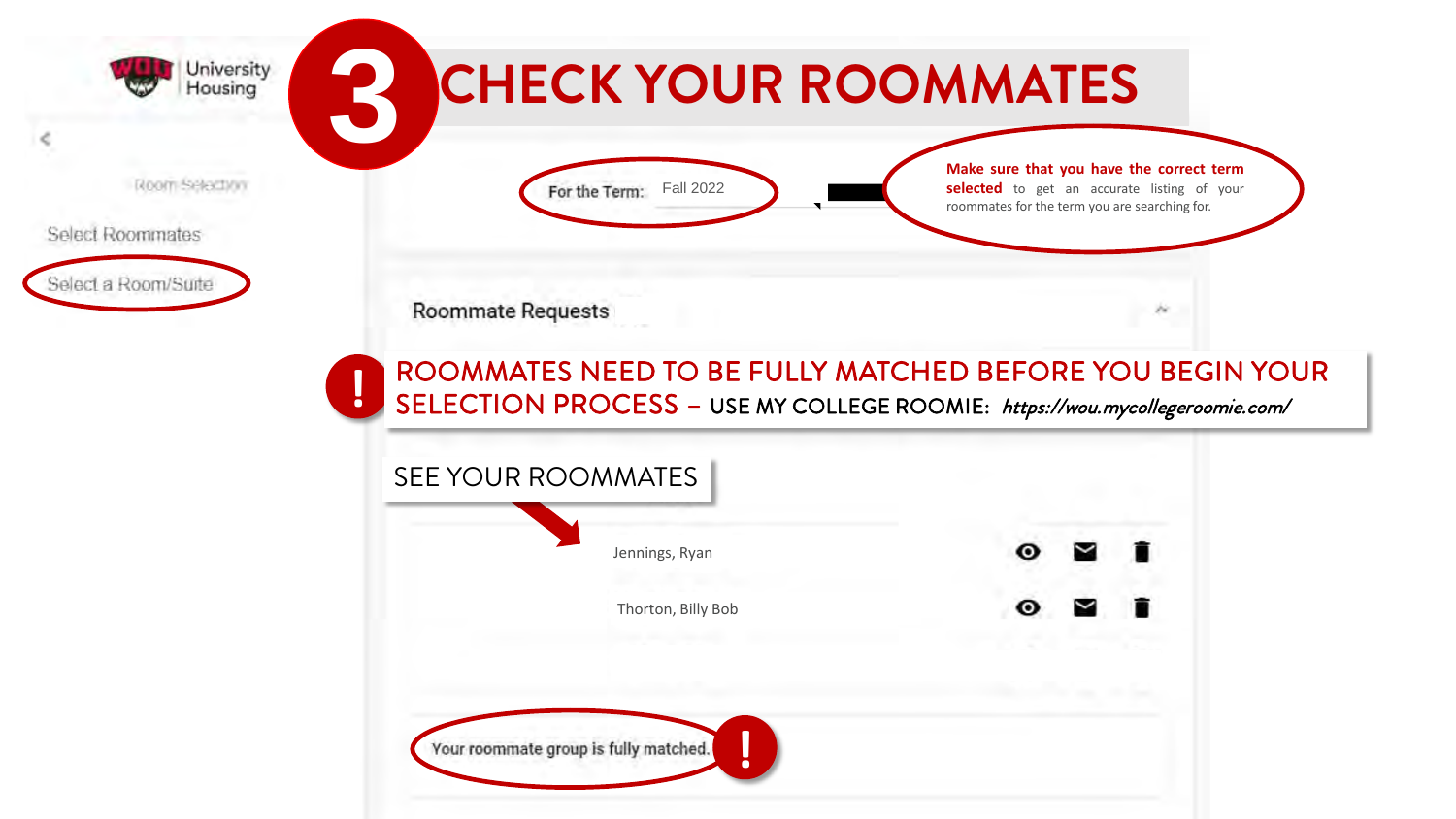

## **A WORD ABOUT ROOMMATES . . .**

Due to the continued impact of COVID-19 the question of roommates remains unknown at this time. Currently, we plan to accommodate roommates next year. To request a roommate, you will need to match with your chosen roommate on our roommate matching platform - My College Roomie prior to the beginning of the Housing Selection process which we expect to run in July. Please keep an eye on your WOU email for updates on roommates and the Housing Selection process in general as we get closer to Summer.



#### NOTE:

Only your matched roommate choices via My College Roomie will be / can be pulled into your room selection on your Housing Overview page!

If you choose a space that has room for others in it (doubles, triples or 4 BR apartment) and do not choose a roommate, currently, University Housing plans to place a roommate(s) with you.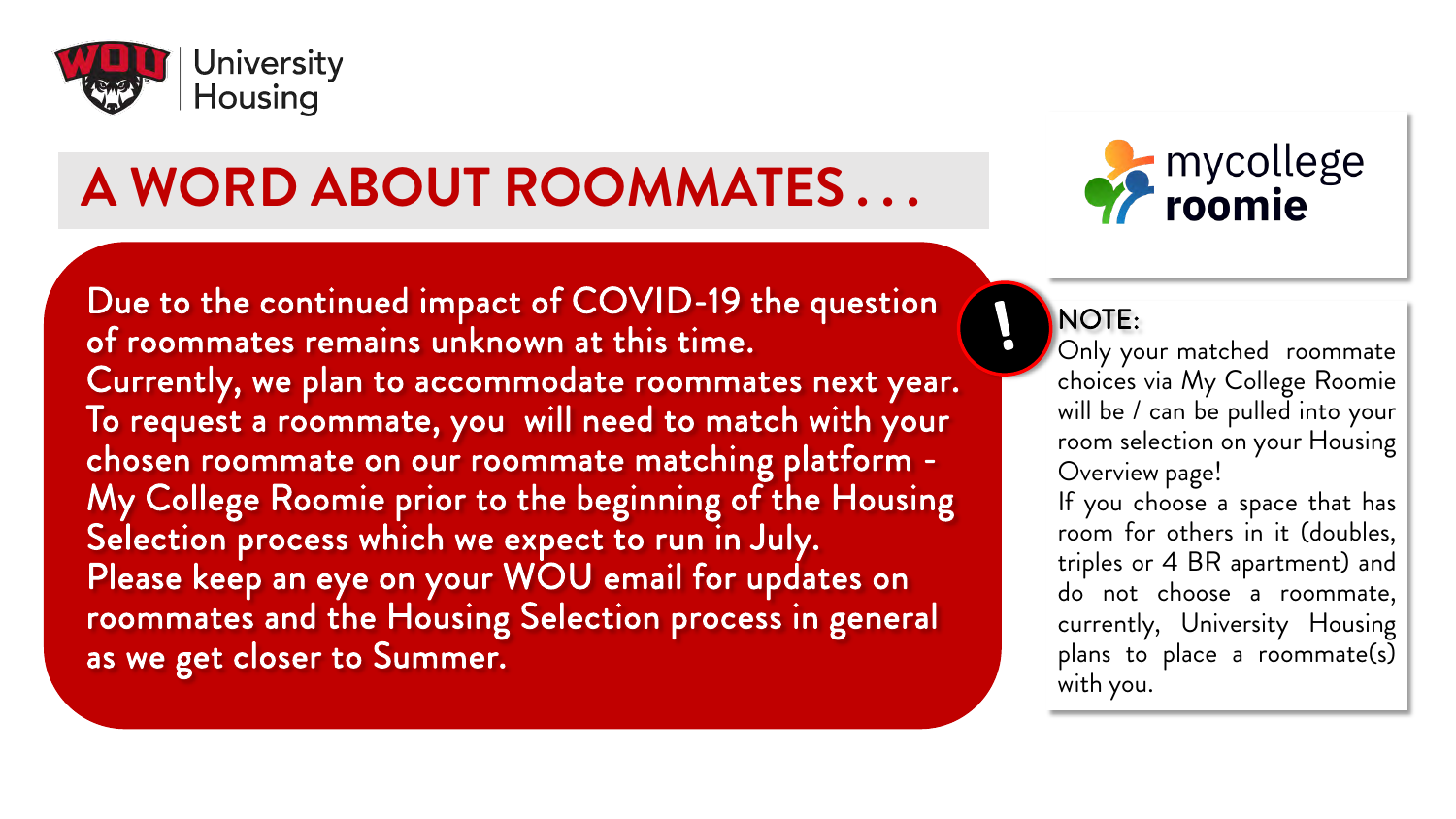| University<br>Housing                     | <b>ROOMMATES</b>                                                                                            | Jane Smith<br>σ                                                                                                                         |
|-------------------------------------------|-------------------------------------------------------------------------------------------------------------|-----------------------------------------------------------------------------------------------------------------------------------------|
| Room Selection<br><b>Select Roommates</b> | <b>Fall 2022</b><br>For the Term:                                                                           | Make sure that you have the correct term<br>selected to get an accurate listing of your<br>roommates for the term you are seaching for. |
| Select a Room/Suite                       | Pending Roommate Requests (1)                                                                               | $\sim$                                                                                                                                  |
|                                           | You have an unmatched roommate group<br>Unmatched Roommates:<br>· Billy Bob has not requested Ryan Jennings | mycollege<br><b>roomie</b><br>$\vee$<br><b>TIPS</b>                                                                                     |

REMEMBER – Only matched roommate choices via My College Roomie will be / can be pulled into your room selection on your Housing Overview page!

### Make sure you do this before the selection process begins!



### **USE MY COLLEGE ROOMIE TO FIND/MATCH:**

<https://wou.mycollegeroomie.com/>

**REMEMBER:** Matches in MCR roll overnight into your Housing Selection process on your Housing Overview page. NOTE: Matching closes at 5:00 p.m. the night before the selection process is scheduled to start. Make sure to get your matching done BEFORE that deadline!

desired roommate(s) name(s) **Roommates tab within Friends & Messaging** *(see inset below)***, then yes, your matches are confirmed. There will be no need to ask My College Roomie or University staff to confirm your match.** 

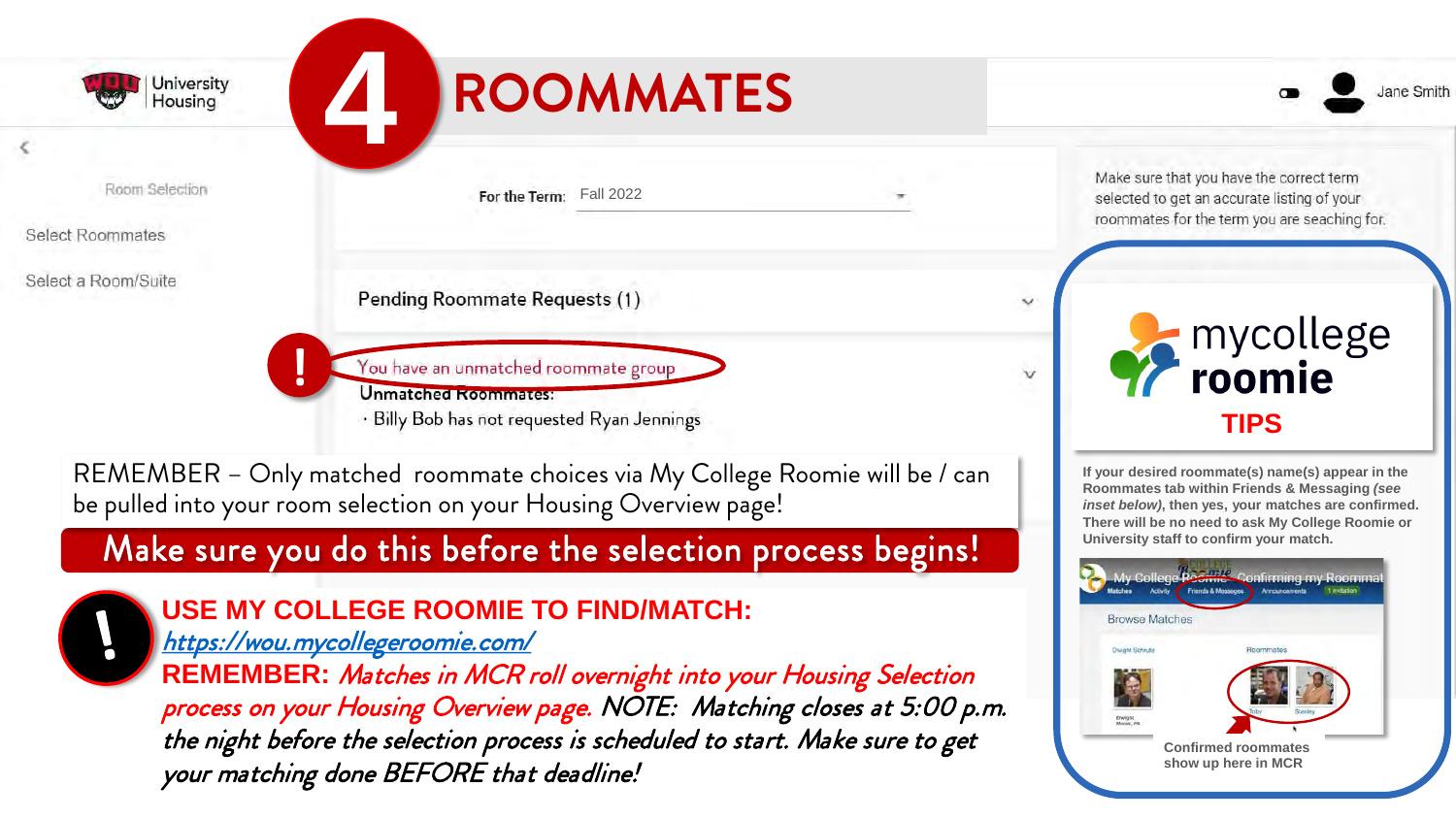

×

Room Selection

Select Roommates

Select a Room/Suite

## **5 MATCHED ROOMMATES! !**

| Name               |   |  |
|--------------------|---|--|
| Jennings, Ryan     |   |  |
| Thorton, Billy Bob | ◉ |  |
|                    |   |  |

rliest selection time can go into the process, make their selection and pull the other two confirmed roommates in with them!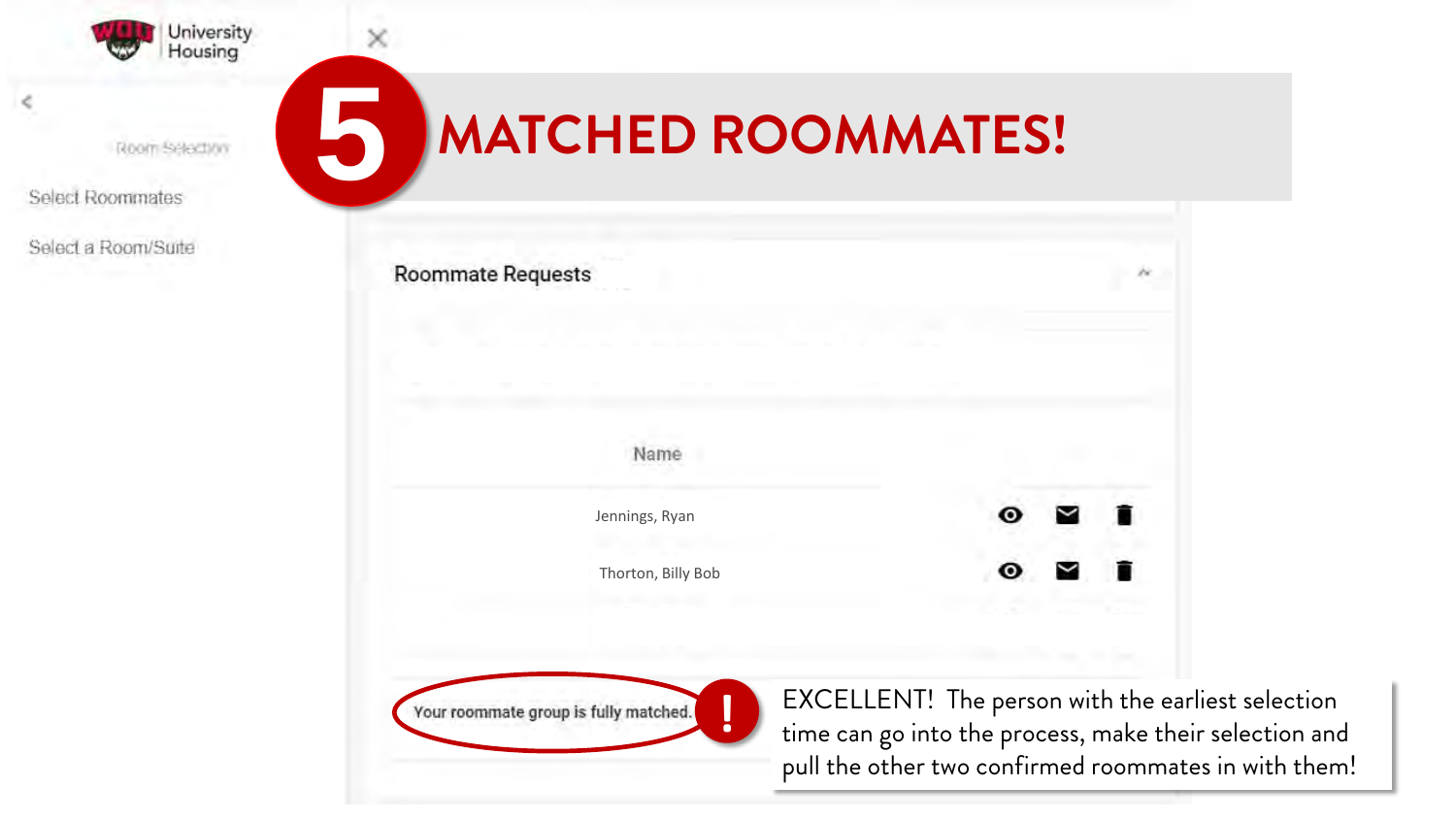

- **脅 Home**
- **自 Apps & Forms**
- Personal Information
- **Para Room Selection**
- **A** RCR/Damages
- □ Logout

## **6 SEARCH FOR ROOMS**<br>Your Room Selection

You are now eligible to select a room in the "Housing Selection" process.

Roommate Group (2)

**Select from Room List** 

By clicking the black "Search Available Rooms" button below, you should see the rooms that will accommodate the size of your Roommate Group above. In this case the Roommate Group is 2 so you will see any double occupancy spaces that are still available.



>

I,

×

×

**Search Available Rooms** 

 $\lambda$ 

v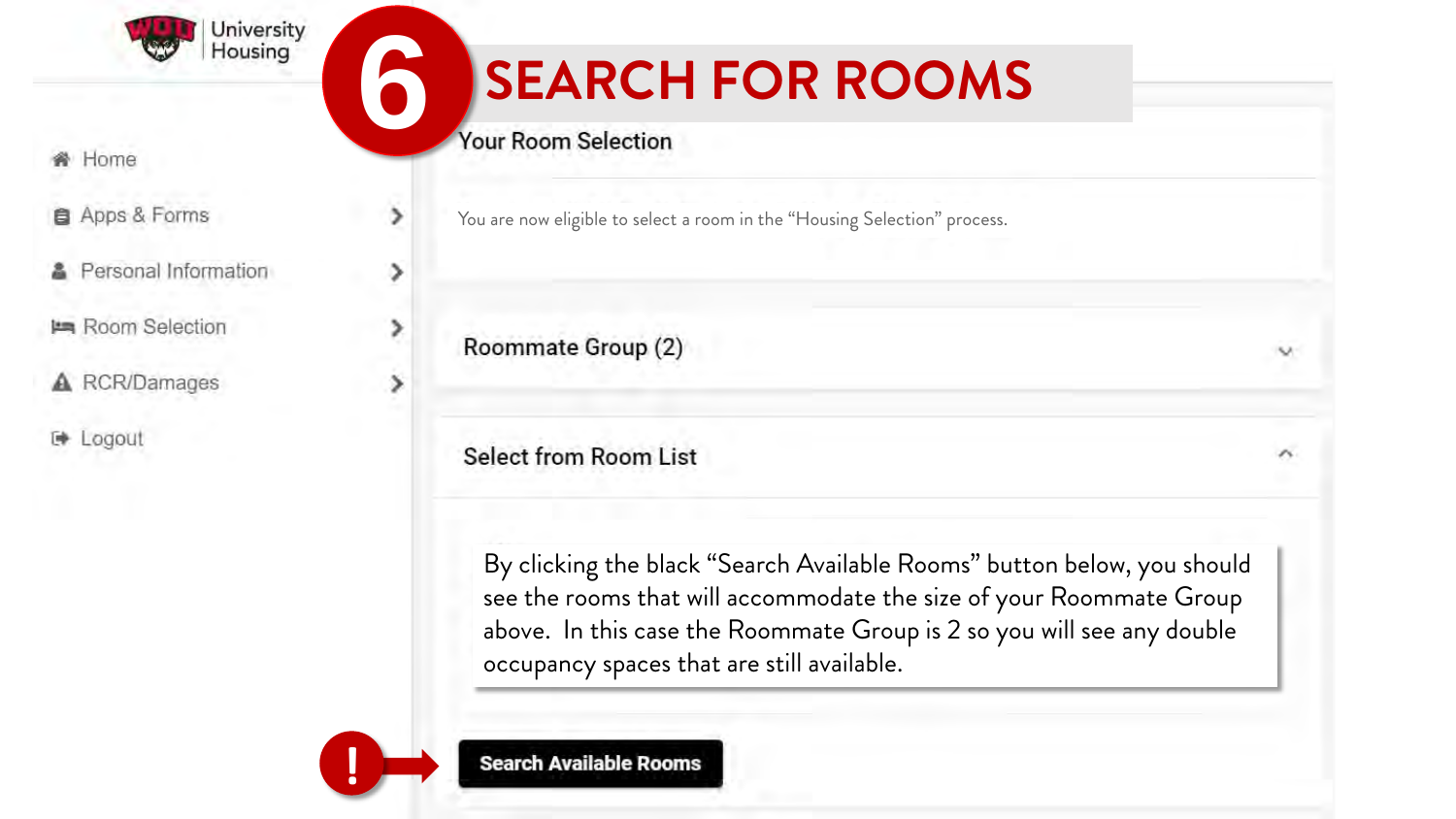| Roommate Group (2)                                       | <b>SEARCH RESULTS</b>                   |                                                                                                            |
|----------------------------------------------------------|-----------------------------------------|------------------------------------------------------------------------------------------------------------|
| Select from Room List                                    |                                         |                                                                                                            |
| Hall<br><b>ACKERMAN</b>                                  | Floor                                   | С                                                                                                          |
| floorn Type<br>ACKERMAN_DOUBLE                           | <b>Room! Continuents</b><br>(no filter) |                                                                                                            |
|                                                          |                                         |                                                                                                            |
| <b>Search Available Rooms</b>                            | See the results of your search!         |                                                                                                            |
| Available Rooms: (188)<br>(15)                           |                                         |                                                                                                            |
|                                                          | <b>Room ACKERMAN 204</b>                | <b>NOTE: Text in Blue are</b><br>live links to let you know                                                |
| Room Type: ACKERMAN_DOUBLE<br>Spots: 3<br>$\overline{2}$ | View Floor Plan                         | where the space that you<br>are interested in is situated                                                  |
|                                                          | <b>Select Room</b>                      | within the hall as well as to<br>give you an idea of just<br>what that particular room<br>might look like! |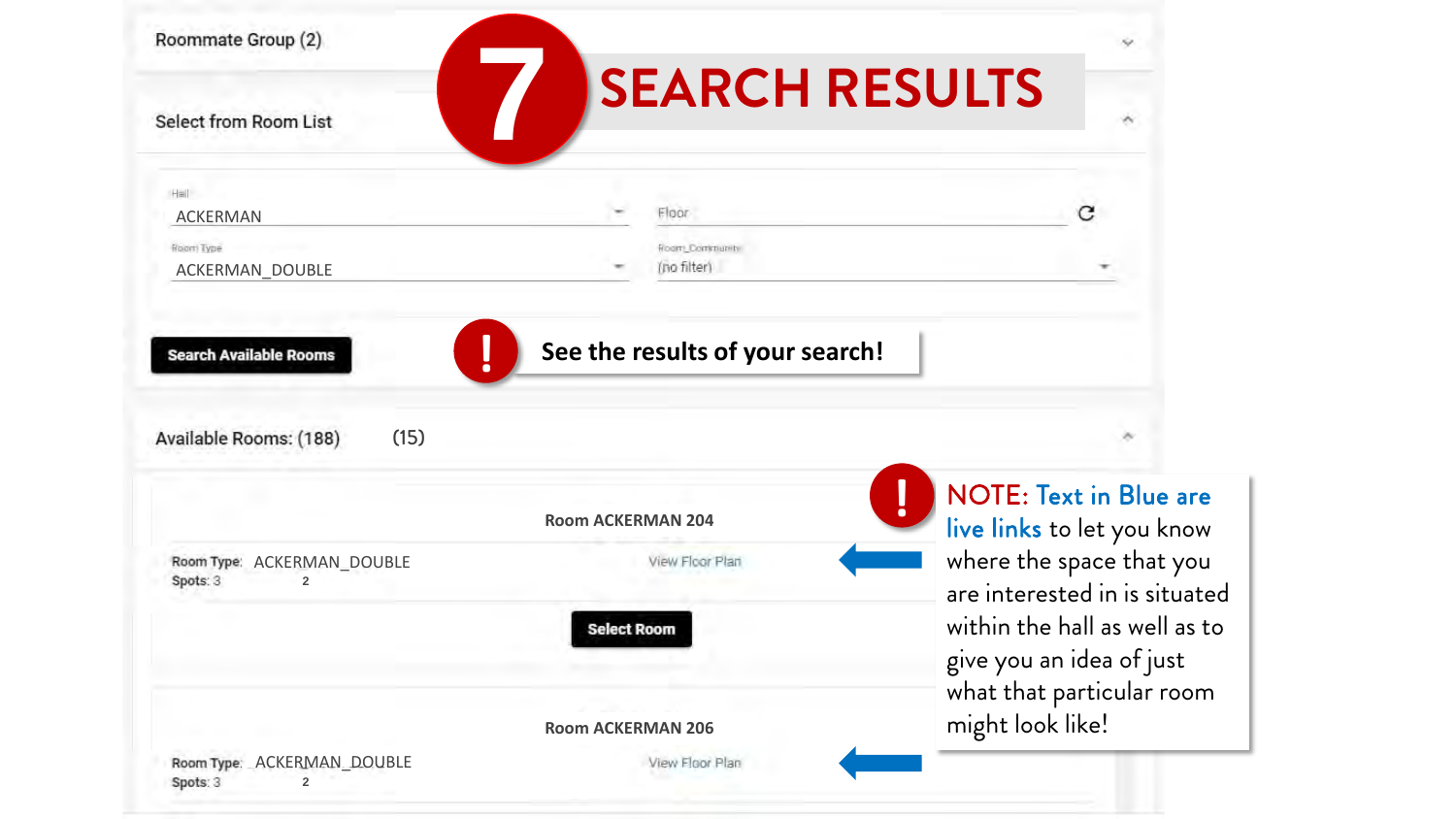| University<br>Housing  | $\times$                      |  |
|------------------------|-------------------------------|--|
| Room Selection         | Your Room Selection           |  |
| Select Roommates       |                               |  |
| Select a Room/Sy<br>18 | MAKE FINAL CHANGES AND SUBMIT |  |
|                        | Available Rooms: (15)         |  |
|                        | ACKERMAN DOUBLE               |  |

| Room 204 Bed S<br>< Leave Empty > | NOTE: WANT TO CHANGE BEDS WITHIN<br>YOUR CHOSEN SPACE? |  |
|-----------------------------------|--------------------------------------------------------|--|
| Room 204 Bed 1<br>John Smith      | Room 204 Bed S<br>Ryan Jennings                        |  |
|                                   |                                                        |  |

ż,



Use the drop down menu for the person currently placed in the bedroom you want to change and select the person that wants to take over that space. Remember to make sure that no one is duplicated and that everyone is happy with their placement.

**Submit Room Selection** Please make sure that this is correct (You will not be able to change this yourself)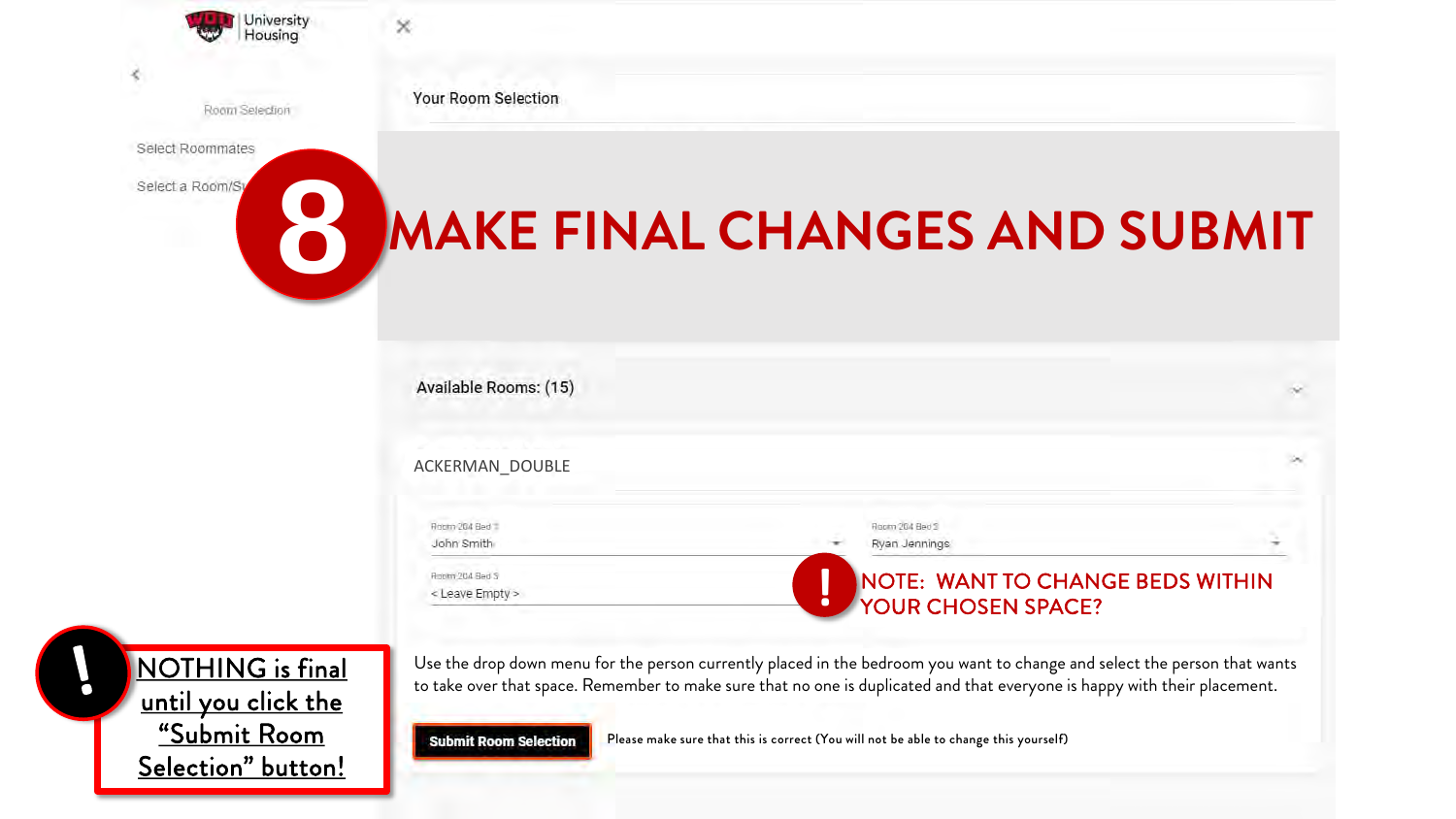

### **- YOU SHOULD RECEIVE A CONFIRMATION EMAIL -**

**Contact University Housing Immediately if you do not receive a confirmation email!**